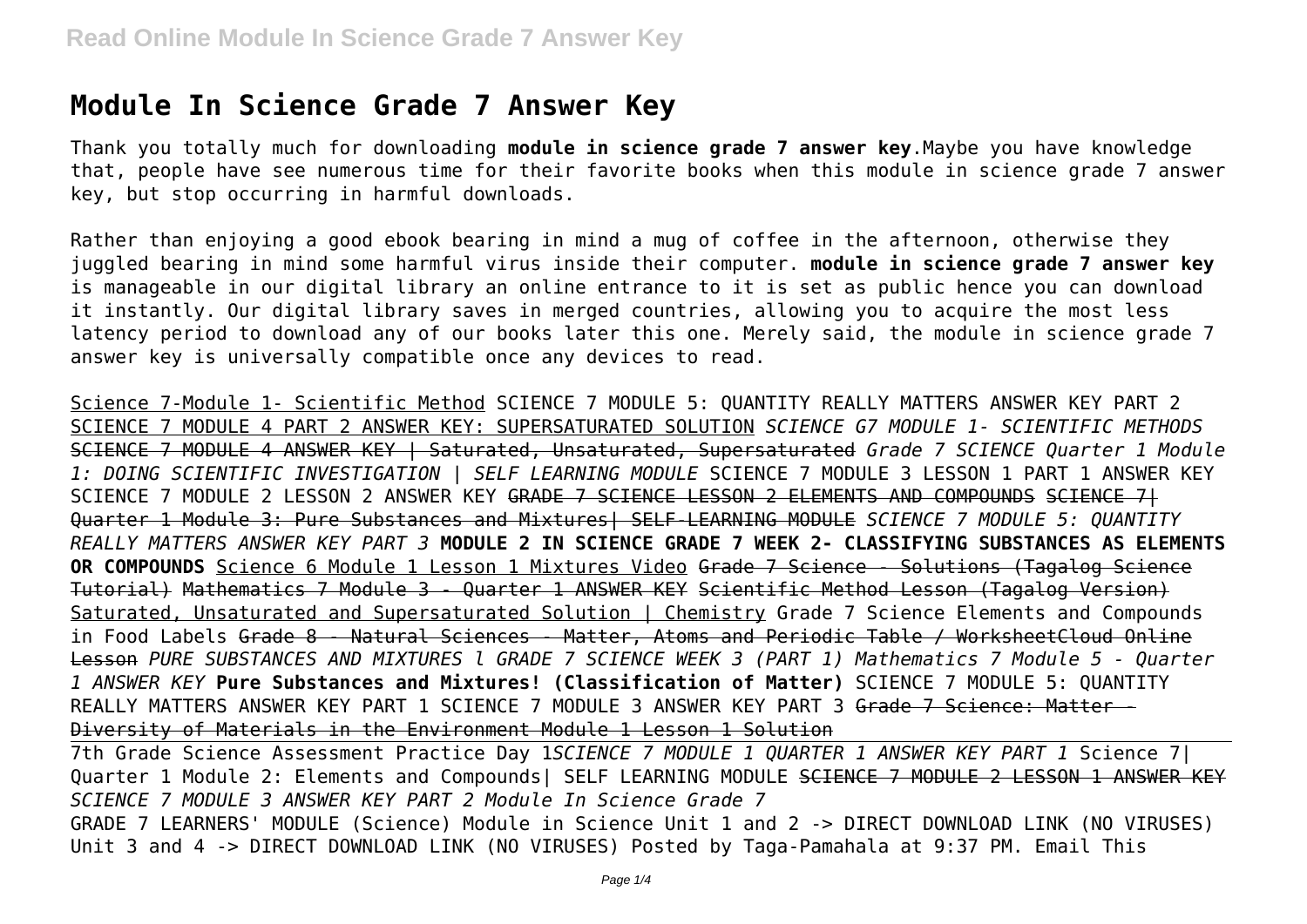BlogThis! Share to Twitter Share to Facebook Share to Pinterest.

#### *DepEd K-12 Manuals: GRADE 7 LEARNERS' MODULE (Science)*

Grade 7 Science: Matter 3 Diversity of Materials in the Environment each other. Usually the solvent is the component present in greater amount. So in a sugar solution, sugar is the solute and water is the solvent. You observed in Activity 1 that a solution is not always a liquid; it can be solid, liquid, or gas.

#### *K TO 12 GRADE 7 LEARNING MATERIAL IN SCIENCE (Q1-Q2)*

Most Essential Learning Competency-Based and Alternative Delivery Mode. Prescribe Self-Learning Modules in SCIENCE Grade 7 to Senior High School. For soft co...

### *Prescribed SCIENCE Self-Learning Modules Grade 7 to SHS ...*

DepEd Official Self-Learning Modules- Grade 7 Most students prefer to use the "modular" distance learning option from all the alternative learning modalities offered by the Department of Education (DepEd) for this upcoming school year.

#### *DepEd Official Self-Learning Modules- Grade 7 – Guro Ako*

Teacher's Guide Module 1: Solutions Grade 7 Science: Matter Diversity of Materials in the Environment 2 includes a fair test, including controlling variables and doing repeated trials to increase accuracy and reliability; (6) make observations that are relevant to the specific question(s); (7) make measurements using appropriate devices; (8) record and report all observations and data; (9) interpret patterns from the data gathered; (10) infer and explain relationships from the data; and (11 ...

## *Integrated Science Module for Grade 7 -- Quarter 1-2*

iii SCIENCE GRADE 7: LEARNER'S MATERIAL (Part Two) Table of Contents Unit 3: Energy in Motion Module 1: Describing Motion.....1 Module 2: Waves Around You.....14 Module 3: Sound.....31 Module 4: Light .....43 Module 5: Heat.....58 Module 6: Electricity.....71 Unit 4: Earth and Space Module 1: The Philippine Environment.....81 Module 2: Solar Energy and the Atmosphere.....105 Module 3: Seasons and Eclipses .....127

## *K TO 12 GRADE 7 LEARNING MODULE IN SCIENCE (Q3-Q4)*

2 Grade 7 Science: Learner's Material (Second Part) 9. Suggested time allotment: 8 to 10 hours MODULE 1 <code>DESCRIBING</code> <code>MOTION</code> <code>Many</code> of the things around us <code>move</code>. Some move slowly like the turtlesand clouds,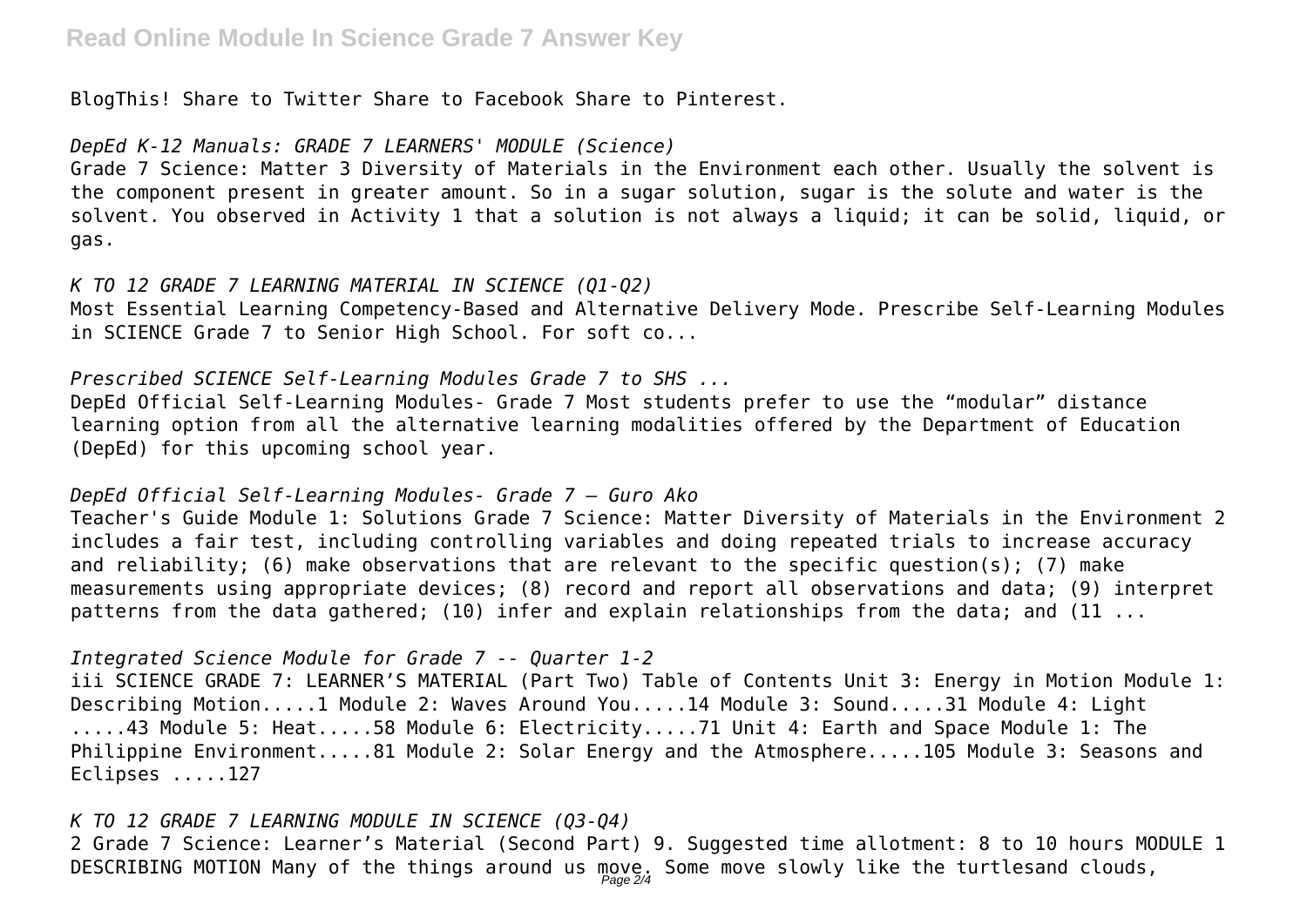others move much more quickly like the satellites. Becausemotion is so common, it seems to be very simple.

*DepEd Science 7 Learner's Module (Part 2)* Grade 7 Module in Science; Grade 7 Module in Math; Grade 7 Module in Physical Education (P.E.) Grade 7 Module in Music; Grade 7 Module in Health; Recent Comments. Top Clicks. j.gs/6665650/g7ap;

*Grade 7 Modules | DepEd K to 12 Modules* Science. SCINCE7 LM Q1-Q2.pdf: File Size: 6969 kb: File Type: pdf: Download File. ... Module 7.pdf: File Size: 6581 kb: File Type: pdf: Download File. ARTS LM Q4 : Module 8.pdf: ... cAN I ASK FOR THE GRADE 9 LEARNERS MODULE IN MATH AND GRADE 11 PRE CAL AND GEN MATH Reply. Elhai.

*GRADE 7 - LEARNER'S MATERIALS (LM) - DepEd - Educational ...* Araling Panlipunan Learning Modules (AP LM) Grade 7 Araling Panlipunan Learning module. Grade 7 AP LM – Q1,Q2,Q3,Q4; Grade 9 Araling Panlipunan Learning Module – Ekonomiks. Araling Panlipunan LM – Quarter / Unit 1; Araling Panlipunan LM – Quarter / Unit 2; Araling Panlipunan LM – Quarter / Unit 3; Araling Panlipunan LM – Quarter / Unit 4

*K-12 Learning Modules Direct PDF Downloads | Pinoy Newbie* The following procedure is one method students can use. Different ratios of coffee and water can be used since different groups are assigned to investigate the effect of temperature.Grade 7 Science: MatterDiversity of Materials in the Environment 9. 16. Teachers Guide Module 1: SolutionsProcedure1.

#### *Science tg-g7 - SlideShare*

IXL offers more than 100 seventh grade science skills to explore and learn! Not sure where to start? Hover your mouse over any skill name to preview it, then click to practice! A. Science practices and tools. 1. Identify steps of the scientific method 2. Identify laboratory tools

*IXL | Learn 7th grade science* MODULE 4: SOLUTIONS 1. SOLUTIONS 1.1. SOLUTE 1.2. SOLVENT 2. TYPES OF SOLUTIONS 2.1 SATURATED 2.2 UNSATURATED 2.3 SUPERSATURATED

*GRADE 7 - SCIENCE - MODULE 4: SOLUTIONS - YouTube* Grade 7 Science: Matter 3 Diversity of Materials in the Environment each other. Usually the solvent is